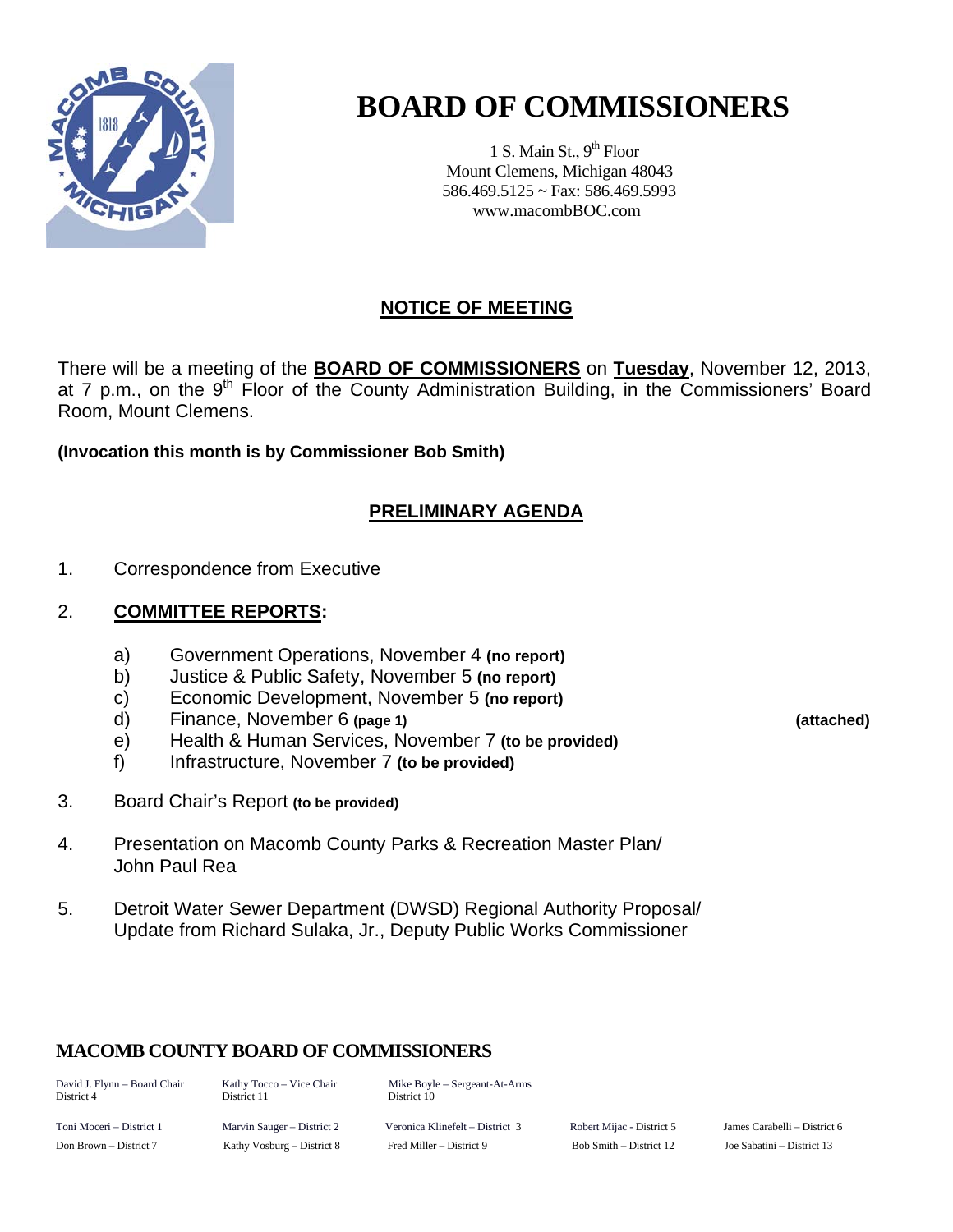### **BOARD OF COMMISSIONERS PRELIMINARY AGENDA NOVEMBER 5, 2013** PAGE 2

### 6. **Adoption of Resolutions:**

 a) Supporting the Nomination of the General Motors Technical Center, City **(attached)**  of Warren, as a National Historic Landmark (offered by Mijac; include Moceri; recommended by Economic Development Committee on 11-5-13) **(page 8)** 

Courne Behard

 **Corinne Bedard Committee Reporter**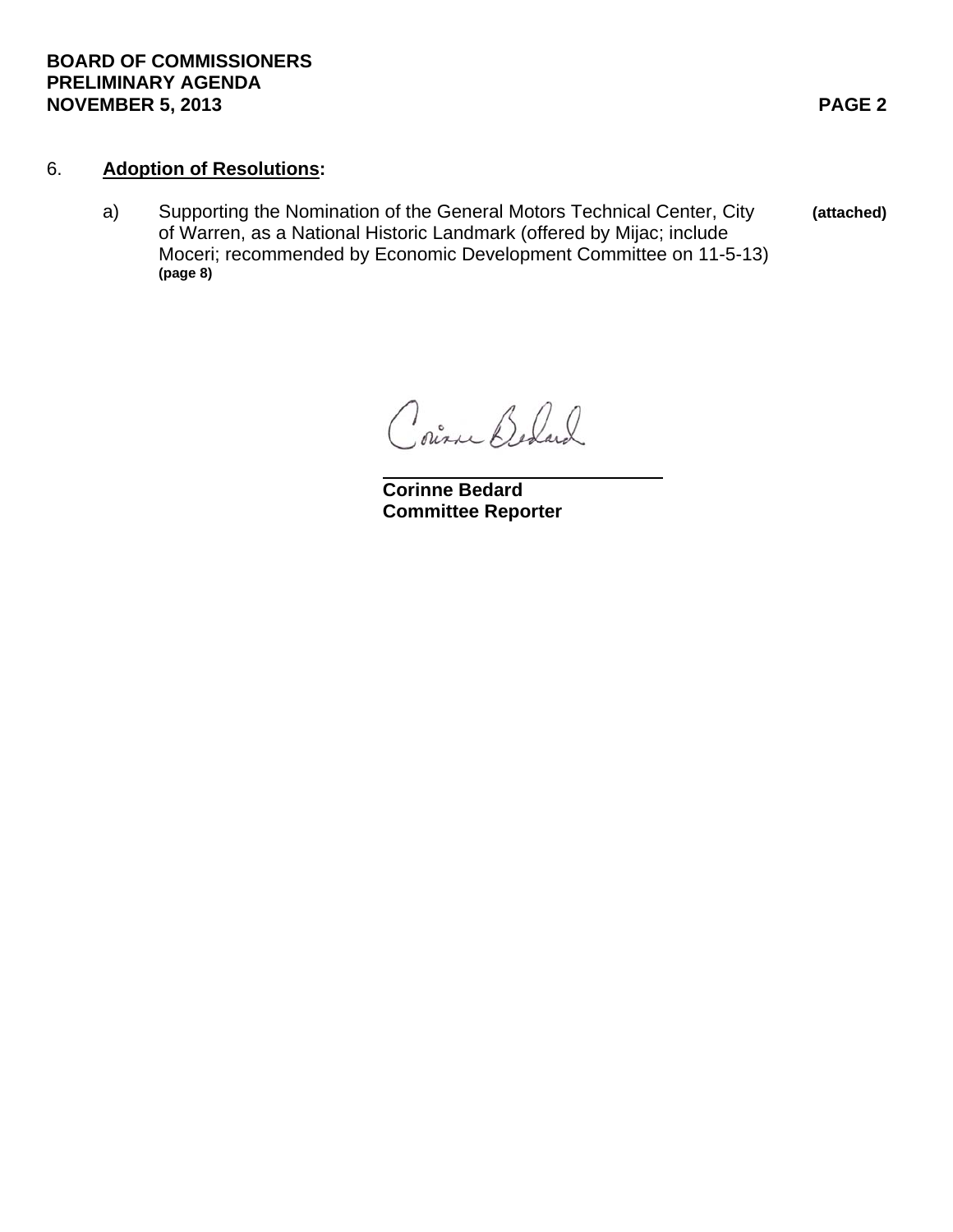

# **BOARD OF COMMISSIONERS**

1 S. Main St.,  $9<sup>th</sup>$  Floor Mount Clemens, Michigan 48043 586.469.5125 ~ Fax: 586.469.5993 www.macombBOC.com

**November 6, 2013** 

### **TO: BOARD OF COMMISSIONERS**

### **FROM: FRED MILLER, CHAIR, FINANCE COMMITTEE**

### **RE: RECOMMENDATIONS FROM FINANCE COMMITTEE MEETING OF NOVEMBER 6, 2013**

At a meeting of the Finance Committee, held Wednesday, November 6, 2013, the following recommendations were made and are being forwarded to the November 12, 2013 Full Board meeting for approval:

### **1. COMMITTEE RECOMMENDATION – MOTION (SEE ATTACHED)**

A motion was made by Carabelli, supported by Sauger, to recommend that the Board of Commissioners approve the agreement for I.T. services between Oakland County and Macomb County with no monetary value for an interlocal agreement between Macomb County and Oakland County; further, a copy of this Board of Commissioners' action is directed to be delivered forthwith to the Office of the County Executive. **THE MOTION CARRIED.** 

### **2. COMMITTEE RECOMMENDATION – MOTION (SEE ATTACHED)**

A motion was made by Vosburg, supported by Klinefelt, to recommend that the Board of Commissioners approve increases in budget revenues ("Other") and expenses ("Supplies and Services") in the amount of \$4,643.20 which represent funds donated in 2013 by sponsors to the BOC Green Schools program; further, this budget action addresses budgetary issues only. It does not constitute the Commission's approval of any County contract. If a contract requires Commission approval under the County's Contracting Policy or the County's Procurement Ordinance, such approval must be sought separately; further, a copy of this Board of Commissioners' action is directed to be delivered forthwith to the Office of the County Executive. **THE MOTION CARRIED.**

### **MACOMB COUNTY BOARD OF COMMISSIONERS**

District 4 District 11 District 10

David J. Flynn – Board Chair Kathy Tocco – Vice Chair Mike Boyle – Sergeant-At-Arms

Toni Moceri – District 1 Marvin Sauger – District 2 Veronica Klinefelt – District 3 Robert Mijac - District 5 James Carabelli – District 6 Don Brown – District 7 Kathy Vosburg – District 8 Fred Miller – District 9 Bob Smith – District 12 Joe Sabatini – District 13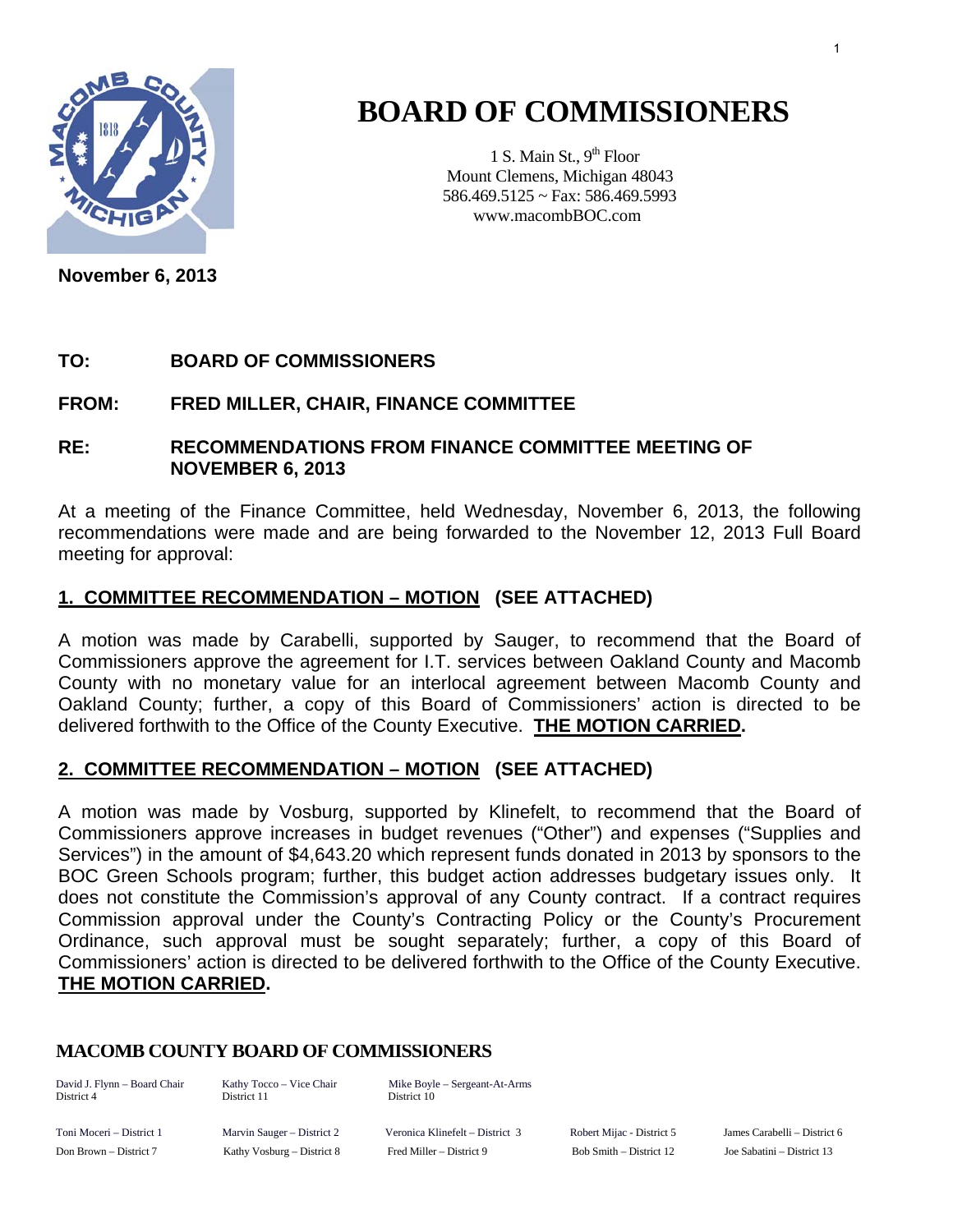### **3. COMMITTEE RECOMMENDATION – MOTION (SEE ATTACHED)**

A motion was made by Vosburg, supported by Tocco, to recommend that the Board of Commissioners approve a transfer of \$2,215 from the 2013 Circuit Court budget to the 2013 County Clerk budget to provide funding for Clerk staff overtime for court-related work; further, this budget action addresses budgetary issues only. It does not constitute the Commission's approval of any County contract. If a contract requires Commission approval under the County's Contracting Policy or the County's Procurement Ordinance, such approval must be sought separately; further, a copy of this Board of Commissioners' action is directed to be delivered forthwith to the Office of the County Executive. **THE MOTION CARRIED.**

### **4. COMMITTEE RECOMMENDATION – MOTION (SEE ATTACHED)**

A motion was made by Sauger, supported by Vosburg, to recommend that the Board of Commissioners approve an increase in the FY2014 budgeted state revenues and expenditures of the Macomb County Mental Health Court in the amount of \$108,370 to account for the final amount awarded by the Michigan Mental Health Court Grant Program, which was not included in the FY2014 budget adopted by the Board of Commissioners in September, 2013; further, this budget action addresses budgetary issues only. It does not constitute the Commission's approval of any County contract. If a contract requires Commission approval under the County's Contracting Policy or the County's Procurement Ordinance, such approval must be sought separately; further, a copy of this Board of Commissioners' action is directed to be delivered forthwith to the Office of the County Executive. **THE MOTION CARRIED.**

### **5. COMMITTEE RECOMMENDATION – MOTION (SEE ATTACHED)**

A motion was made by Vosburg, supported by Tocco, to recommend that the Board of Commissioners approve an increase in the FY2014 budgeted state revenues and expenditures of the Macomb County Veterans Treatment Court in the amount of \$50,125 to account for the final amount awarded by the Michigan Veterans Treatment Court Grant Program, which was not included in the FY2014 budget adopted by the Board of Commissioners in September, 2013; further, this budget action addresses budgetary issues only. It does not constitute the Commission's approval of any County contract. If a contract requires Commission approval under the County's Contracting Policy or the County's Procurement Ordinance, such approval must be sought separately; further, a copy of this Board of Commissioners' action is directed to be delivered forthwith to the Office of the County Executive. **THE MOTION CARRIED.**

### **A MOTION TO ADOPT THE COMMITTEE REPORT WAS MADE BY CHAIR MILLER, SUPPORTED BY VICE-CHAIR MOCERI.**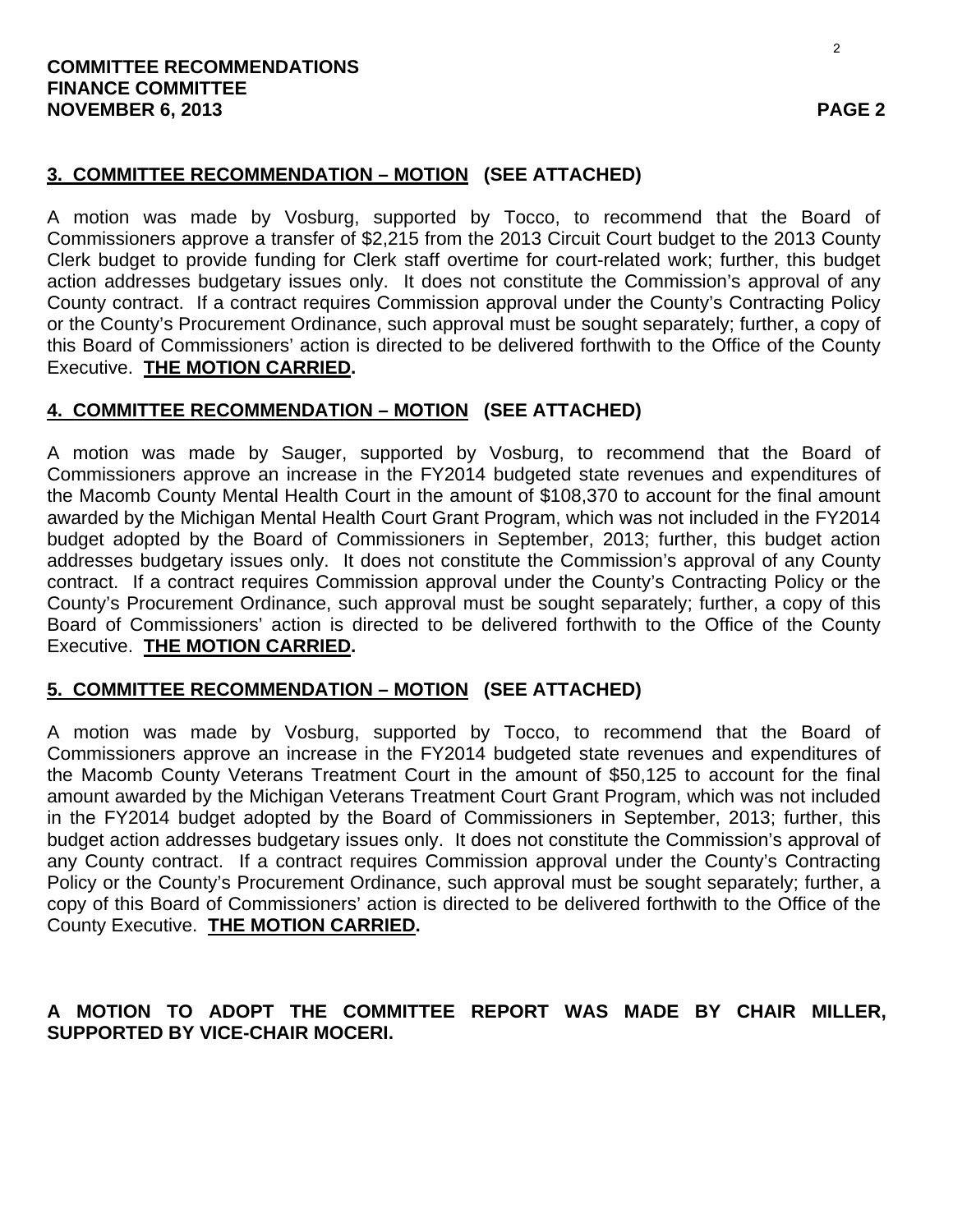

### **Resolution Number:**

**Full Board Meeting Date:** 

## RESOLUTION

### **Resolution to:**

Approve the Agreement for I.T. Services between Oakland County and Macomb County with no monetary value for an interlocal agreement between Macomb County and Oakland County.

### Introduced By:

James Carabelli, Chair of the Infrastructure Committee

### **Additional Background Information** (If **Needed):**

This Agreement for I.T. Services between Oakland County and Macomb County details the relationship between Macomb County and Oakland County for sharing I.T. services.

| <b>Committee</b><br><u>tan ang taong mga kal</u> | <b>Meeting Date</b> |
|--------------------------------------------------|---------------------|
| Infrastructure                                   | $10 - 29 - 13$      |
| Finance                                          | $11 - 6 - 13$       |
| Full Board                                       | $11 - 12 - 13$      |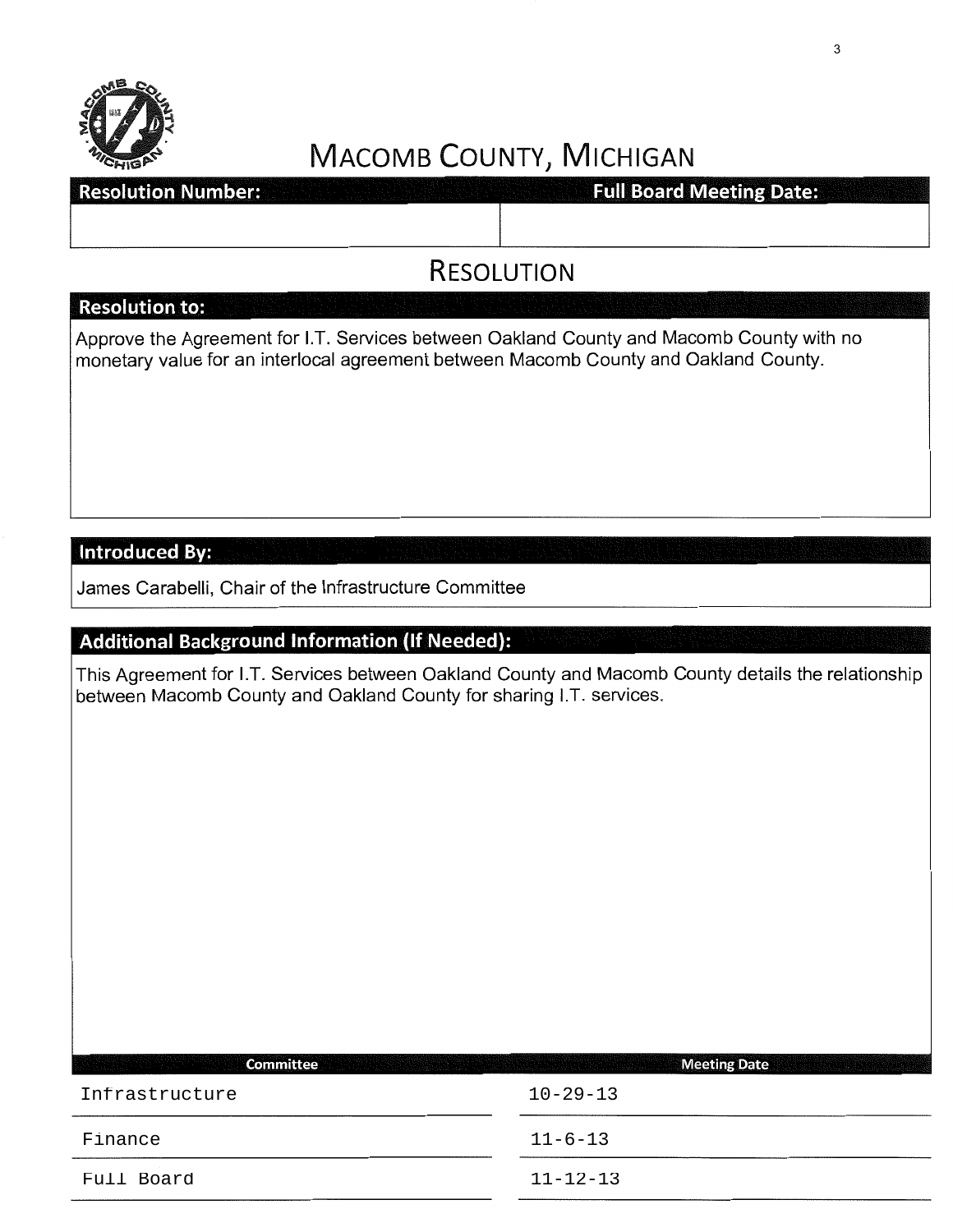

**Resolution Number:** 

**Full Board Meeting Date:** 

10/30/2013

4

### **RESOLUTION**

### **Resolution to:**

Approve increases in budget revenues ("Other") and expenses ("Supplies and Services") in the amount of \$4,643.20 which represent funds donated in 2013 by sponsors to the BOC Green Schools Program.

Further, this budget action addresses budgetary issues only. It does not constitute the Commission's approval of any County contract. If a contract requires Commission approval under the County's Contracting Policy or the County's Procurement Ordinance, such approval must be sought separately. FORWARD TO THE FINANCE COMMITTEE.

### \*(This language was added by Government Operations Committee Chair Tocco.) **Introduced By:**

|                | Dave Flynn, Board Chairman Kathy Tocco, Chair, Government Operations Committee |  |               |                     |  |
|----------------|--------------------------------------------------------------------------------|--|---------------|---------------------|--|
|                | <b>Additional Background Information (If Needed):</b>                          |  |               |                     |  |
|                |                                                                                |  |               |                     |  |
|                |                                                                                |  |               |                     |  |
|                |                                                                                |  |               |                     |  |
|                |                                                                                |  |               |                     |  |
|                |                                                                                |  |               |                     |  |
|                |                                                                                |  |               |                     |  |
|                |                                                                                |  |               |                     |  |
|                | Committee                                                                      |  |               | <b>Meeting Date</b> |  |
| <b>Finance</b> | Government Operations                                                          |  | $11 - 4 - 13$ | 10/29/2013          |  |

| Finance<br>Government Operations | 10/29/2013<br>$11 - 4 - 13$ |  |
|----------------------------------|-----------------------------|--|
| Finance                          | $11 - 6 - 13$               |  |
| Full Board                       | $11 - 12 - 13$              |  |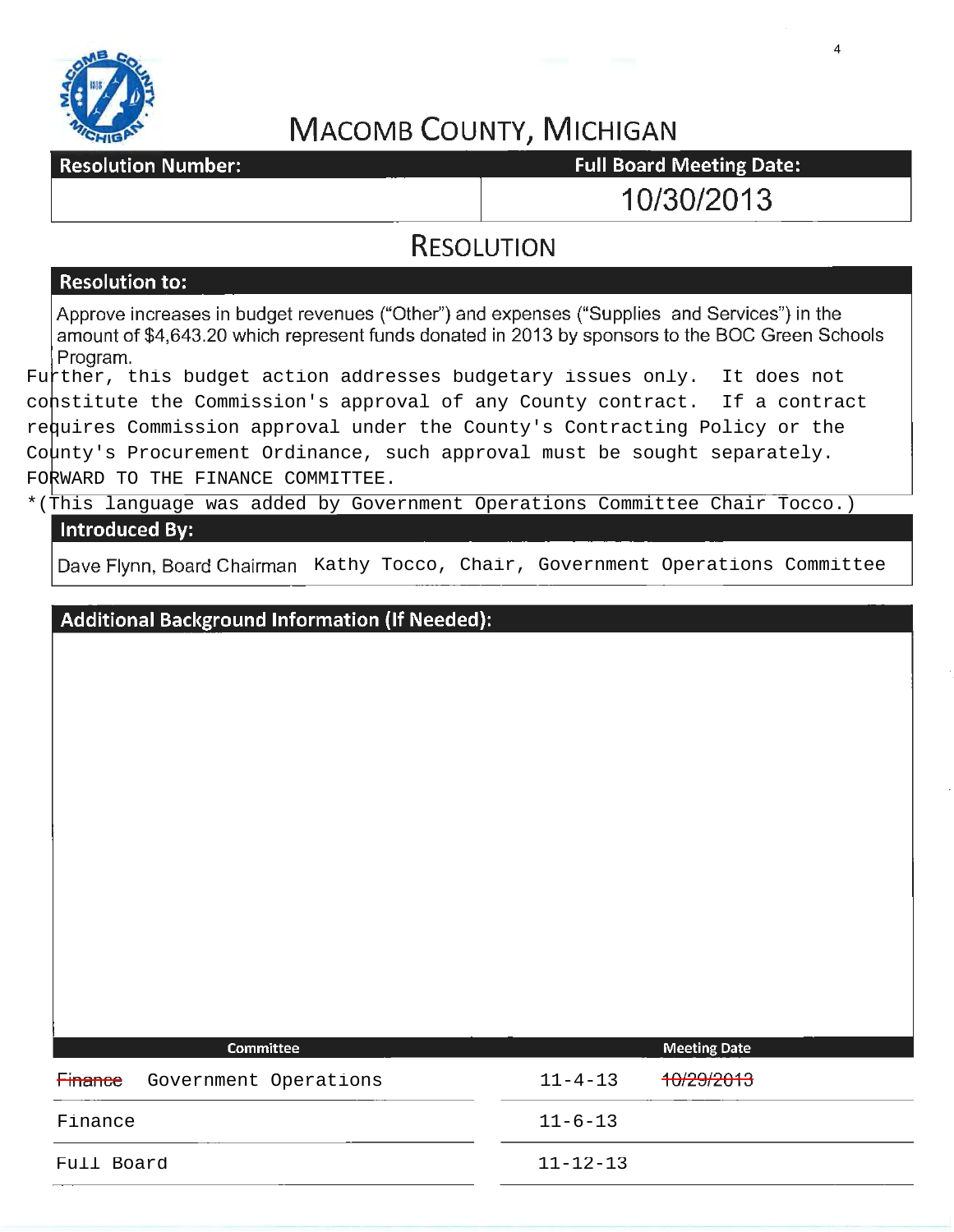

**Resolution Number:** 

**Full Board Meeting Date:** 

**RESOLUTION** 

### **Resolution to:**

Transfer \$2,215 from the 2013 Circuit Court Budget to the 2013 County Clerk Budget to provide funding for clerk staff overtime for court-related work.

Jennifer Phillips, Court Administrator

### **Additional Background Information (If Needed):**

This will reduce the Circuit Court Budget Special Project line item by \$2,215 and increase the County Clerk Personnel Overtime Salary and Fringe line items by \$2,215.

This transfer will allow for approximately 60 hours of overtime spread among 10 different Clerk court section employees.

\*Further, this budget action addresses budgetary issues only. It does not constitute the Commission's approval of any County contract. If a contract requires Commission approval under the County's Contracting Policy or the County's Procurement Ordinance, such approval must be sought separately. FORWARD TO THE FINANCE COMMITTEE. \*SEE BELOW<br>
Introduced By:<br>
Jennifer Phillips, Court Administrator Kathy Vosburg, Chair, JPS Committee<br>
Additional Background Information (If Needed):<br>
This will reduce the Circuit Court Budget Special Project line item by

| Committee               | <b>Meeting Date</b> |
|-------------------------|---------------------|
| Justice & Public Safety | $11 - 5 - 13$       |
| Finance                 | $11 - 6 - 13$       |
| Full Board              | $11 - 12 - 13$      |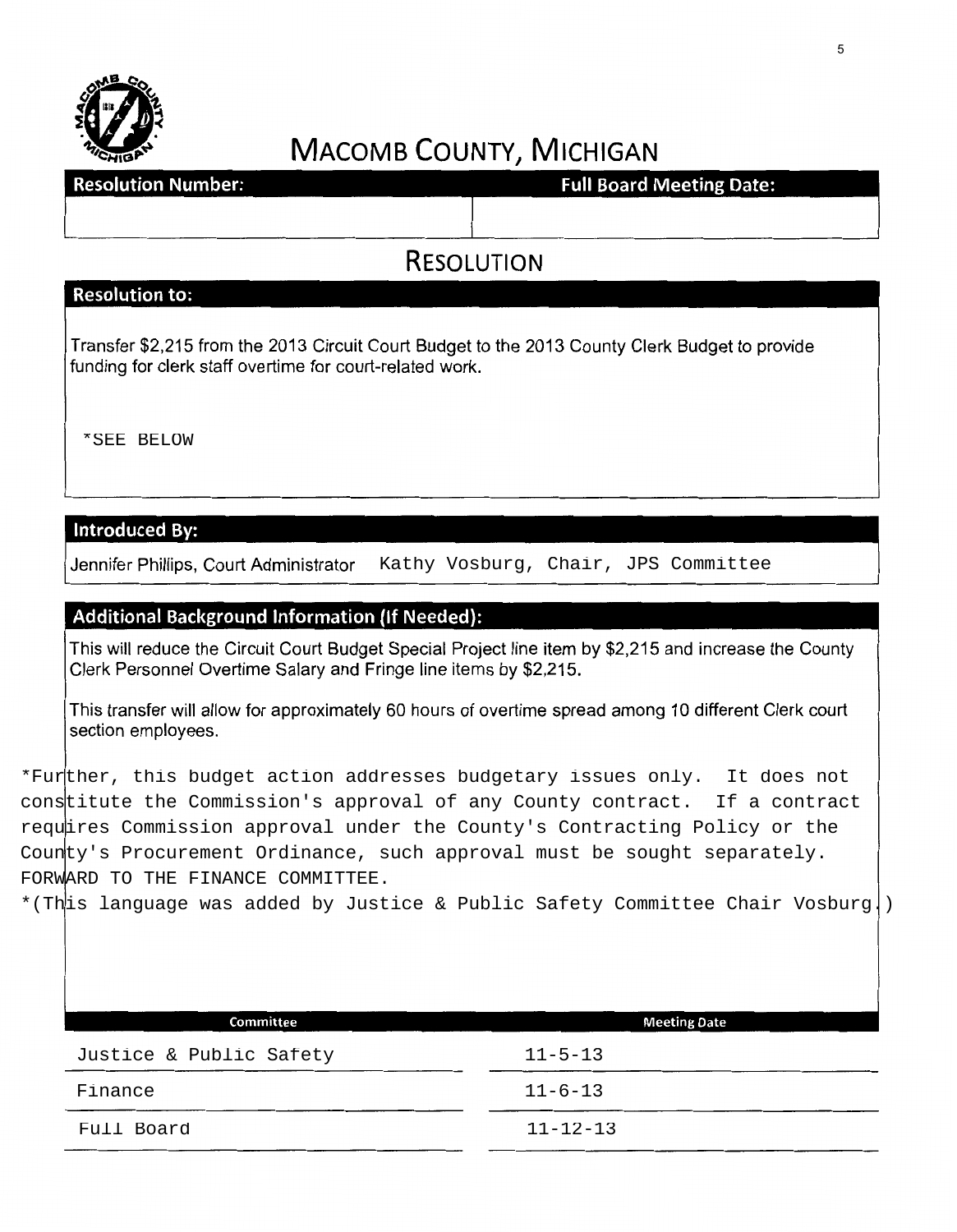

**Resolution Number:** 

**Full Board Meeting Date:** 

## RESOLUTION

### Resolution to:

Authorize the increase in the FY2014 budgeted State revenues and expenditures of the Macomb County Mental Health Court in the amount of \$108,370 to account for the final amount awarded by the Michigan Mental Health Court Grant Program, which was not included in the FY2014 budget adopted by the Board of Commissioners in September, 2013.

\*Further, this budget action addresses budgetary issues only. It does not constitute the Commission's approval of any County contract. If a contract requires Commission approval under the County's Contracting Policy or the County's Procurement Ordinance, such approval must be sought separately.

FORWARD TO THE FINANCE COMMITTEE.

#### **Introduced By:**

Jennifer Phillips, Court Administrator Kathy Vosburg, Chair, JPS Committee

### Additional Background Information (If Needed):

The Mental Health Court seeks to address a need in the community for persons with severe and persistent Axis 1 diagnoses that are involved in the justice system and many times incarcerated. This program is designed to allow court supervision in the community, thus alleviating the use of many jail beds for these individuals.

This will increase the State Grant Revenue line item by \$108,370. The expenditure line items will be adjusted as follows: Program Supplies, increase \$2,000; Provider Assistance / Incentive, increase \$6,260; Electronic Monitor Program, increase \$4,500; Mental Health Treatment, increase \$70,650; Substance Abuse Treatment, increase \$24,960.

The Mental Health Court will offer a sentencing alternative to incarcerations to the bench where treatment and close monitoring will take place and assurances can be made that if strict conditions are not being met, the individual can be institutionalized in a quick manner.

\*(This language was added by JPS Committee Chair Vosburg.)

| <b>Committee</b>        | <b>Meeting Date</b> |
|-------------------------|---------------------|
| Justice & Public Safety | $11 - 5 - 13$       |
| Finance                 | $11 - 6 - 13$       |
| Full Board              | $11 - 12 - 13$      |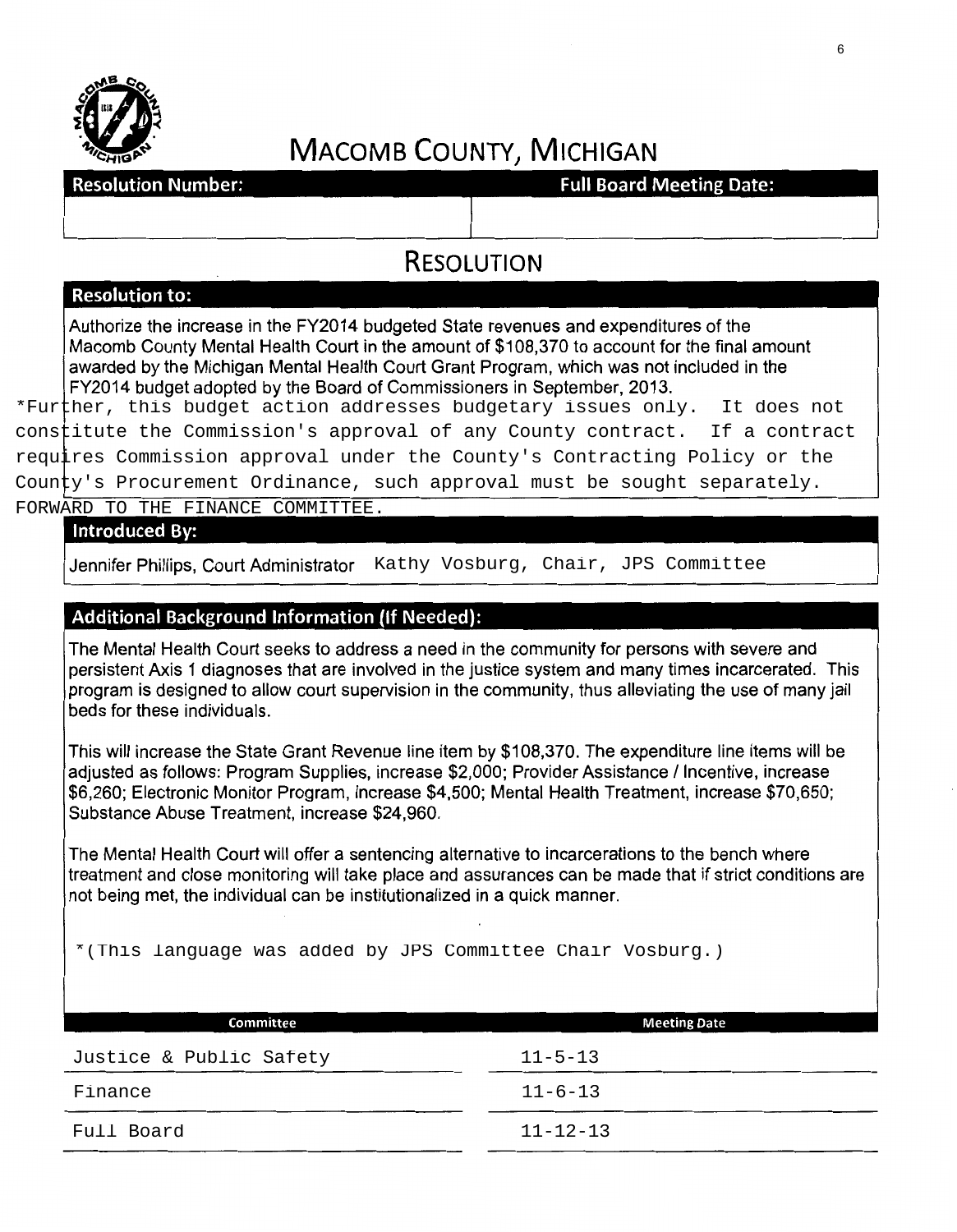

**Resolution Number:** 

**Full Board Meeting Date:** 

### **RESOLUTION**

### **Resolution to:**

Authorize the increase in the FY2014 budgeted State revenues and expenditures of the Macomb County Veterans Treatment Court in the amount of \$50,125 to account for the final amount awarded by the Michigan Veterans Treatment Court Grant Program, which was not included in the FY2014 budget adopted by the Board of Commissioners in September, 2013.

\*Further, this budget action addresses budgetary issues only. It does not constitute the Commission's approval of any County contract. If a contract requires Commission approval under the County's Contracting Policy or the County's Procurement Ordinance, such approval must be sought separately.

FORWARD TO THE FINANCE COMMITTEE.<br>Introduced By:<br>Jennifer Phillips, Court Administrator Kathy Vosburg, Chair, JPS Committee

### **Additional Background Information (If Needed):**

The Veterans Treatment Court seeks to treat veterans who have an alcohol and/or drug dependency and /or a mental illness resulting from military service while offering an alternative to incarceration.

This will increase the State Grant Revenue line item by \$50,125. The expenditure line items will be adiusted as follows: Program Supplies, increase \$1,500; Provider Assistance / Incentive, increase \$6,600; Printing & Reproduction, increase \$1 ,000; Employee Training, increase \$825; Electronic Monitor Program, increase \$4,500; Substance Abuse Treatment, increase \$35,700.

This grant will allow Veterans to participate who are not financially able to pay for their own treatment and alcohol / drug testing.

\*(This language was added by JPS Committee Chair Vosburg.)

| Committee               | <b>Meeting Date</b> |
|-------------------------|---------------------|
| Justice & Public Safety | $11 - 5 - 13$       |
| Finance                 | $11 - 6 - 13$       |
| Full Board              | $11 - 12 - 13$      |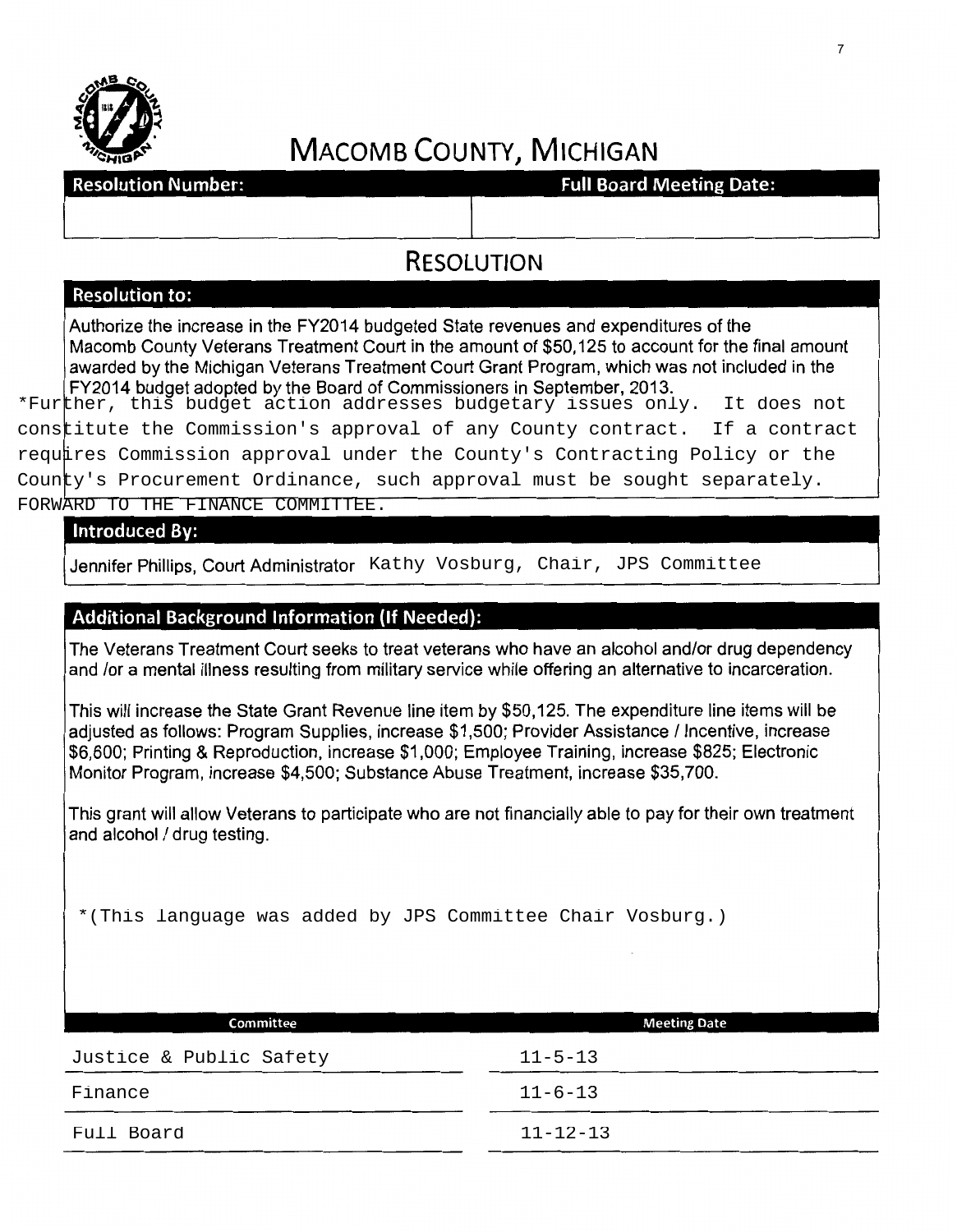### November 5, 2013

### **Resolution Supporting The Nomination Of The General Motors Technical Center, City Of Warren, Macomb County, Michigan As A National Historic Landmark**

### **Commissioner Robert Mijac, And Supported By Commissioner Toni Moceri on Behalf of the Board of Commissioners, Offer the Following Resolution:**

WHEREAS, the Michigan State Historic Preservation Office has undertaken the Michigan Modern Project to document Michigan's outstanding contributions to the advancement of Modernism in America; and

WHEREAS, the General Motors Technical Center is being designated as a National Historic Landmark because of its national significance as an exceptional example of Modern architecture and its association with the internationally acclaimed architect Eero Saarinen; and

WHEREAS, the GM Technical Center is a General Motors facility in Warren, Michigan and home to GM engineers, designers, researchers, and technicians and has been the center of the company's engineering effort since its inauguration in 1956, and includes 330 acres 25 main buildings and numerous additional structures including a water tower and 22-acre lake and was listed on the National Register of Historic Places; and

WHEREAS, the goals of the Michigan Modern project are to bring international recognition to Michigan's contributions to Modernism and to use Michigan's modern resources to increase cultural heritage tourism in Michigan; and

WHEREAS, investment in cultural heritage tourism will help to diversify Michigan's economy and bring increased revenue to the State of Michigan; and

WHEREAS, historic preservation yields significant benefits to Macomb County's economy as indicated by economic impact studies; and

WHEREAS, the Tax Reform Act of 1986 revises previous federal provisions to provide for a 20 percent investment tax credit with a full adjustment to basis for rehabilitating historic commercial, industrial, and rental residential buildings; and

WHEREAS, the Landmarks Committee of the National Park System Advisory Board will evaluate the GM Tech Center as a National Historic Landmark at a meeting to be held on December 17-18, 2013.

NOW, THEREFORE, BE IT RESOLVED, that the Macomb County Board of Commissioners supports the nomination for the General Motors Technical Center as a National Historic Landmark.

BE IT FURTHER RESOLVED that hard copies of this resolution be provided to Chief of National Register of Historic Places and National Historic Landmarks Program Mr. J. Paul